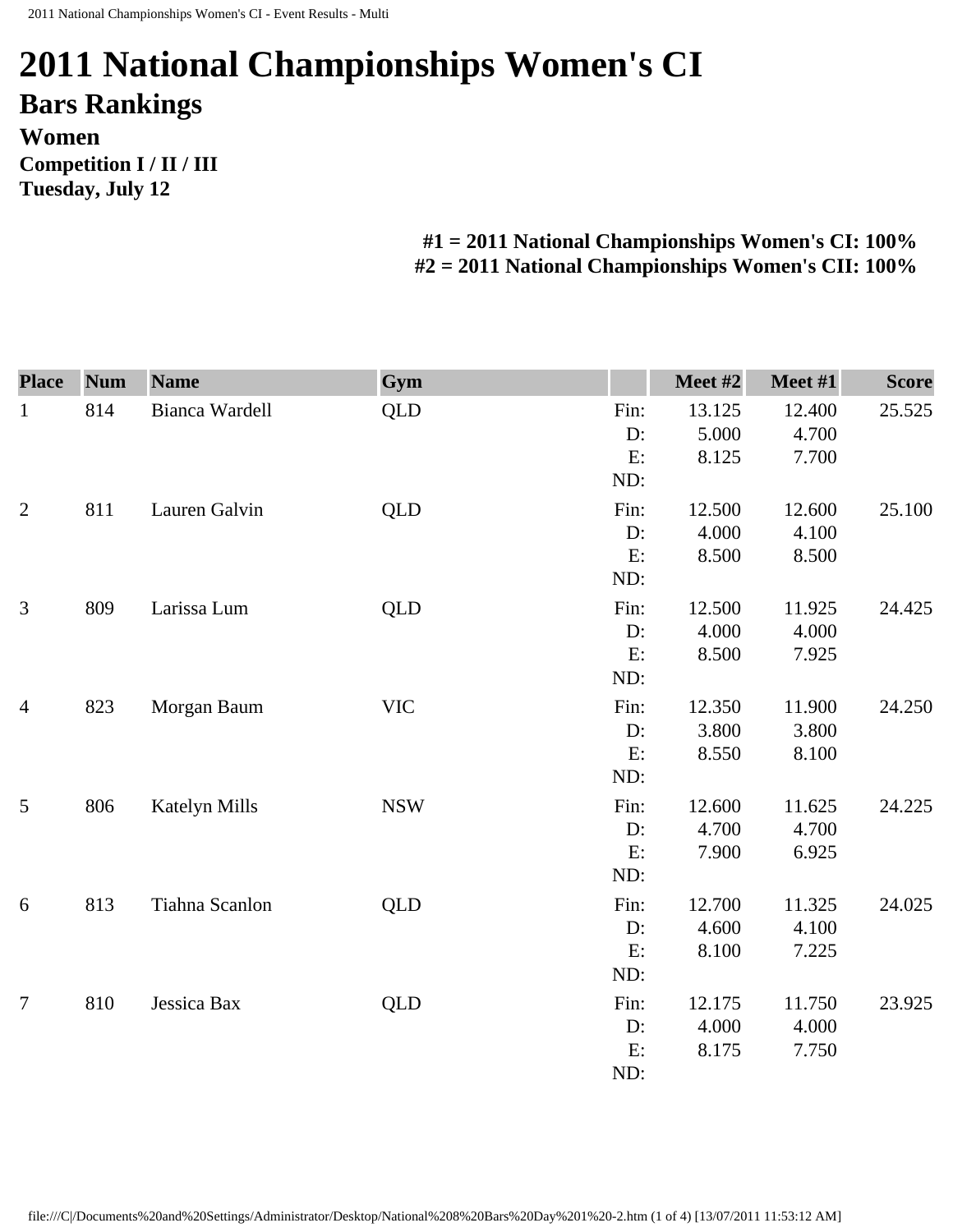2011 National Championships Women's CI - Event Results - Multi

| $8\,$ | 832 | Alana Doust              | <b>WA</b>  | Fin:<br>D:<br>E:<br>ND:    | 11.475<br>4.000<br>7.475 | 12.350<br>4.000<br>8.350 | 23.825 |
|-------|-----|--------------------------|------------|----------------------------|--------------------------|--------------------------|--------|
| 9     | 830 | Alisha Bates             | <b>WA</b>  | Fin:<br>$D$ :<br>E:<br>ND: | 12.100<br>3.400<br>8.700 | 11.500<br>3.400<br>8.100 | 23.600 |
| 10    | 825 | <b>Christie Donaghey</b> | <b>VIC</b> | Fin:<br>D:<br>E:<br>ND:    | 12.275<br>3.600<br>8.675 | 11.025<br>3.600<br>7.425 | 23.300 |
| 11    | 812 | Leah Nelson              | <b>QLD</b> | Fin:<br>$D$ :<br>E:<br>ND: | 12.425<br>3.500<br>8.925 | 10.300<br>2.700<br>7.600 | 22.725 |
| 12    | 803 | Saskia Anderson          | <b>NSW</b> | Fin:<br>D:<br>E:<br>ND:    | 12.000<br>4.800<br>7.200 | 10.425<br>4.700<br>5.725 | 22.425 |
| 13T   | 805 | <b>Molly Kane</b>        | <b>NSW</b> | Fin:<br>D:<br>E:<br>ND:    | 11.275<br>2.900<br>8.375 | 11.125<br>3.100<br>8.025 | 22.400 |
| 13T   | 824 | Olivia Delbridge         | <b>VIC</b> | Fin:<br>D:<br>E:<br>ND:    | 11.175<br>2.900<br>8.275 | 11.225<br>3.000<br>8.225 | 22.400 |
| 15    | 820 | Alicia Jones             | <b>SA</b>  | Fin:<br>D:<br>E:<br>ND:    | 11.025<br>3.300<br>7.725 | 11.175<br>3.300<br>7.875 | 22.200 |
| 16    | 828 | <b>Emily Ramsay</b>      | <b>VIC</b> | Fin:<br>D:<br>E:<br>ND:    | 11.425<br>3.800<br>7.625 | 10.750<br>3.900<br>6.850 | 22.175 |
| 17    | 833 | Hannah Fairburn          | <b>WA</b>  | Fin:<br>D:<br>E:<br>ND:    | 10.350<br>3.200<br>7.150 | 11.250<br>3.200<br>8.050 | 21.600 |
| 18    | 807 | Tamara Scott             | <b>NSW</b> | Fin:<br>D:<br>E:<br>ND:    | 11.125<br>3.000<br>8.125 | 10.375<br>2.200<br>8.175 | 21.500 |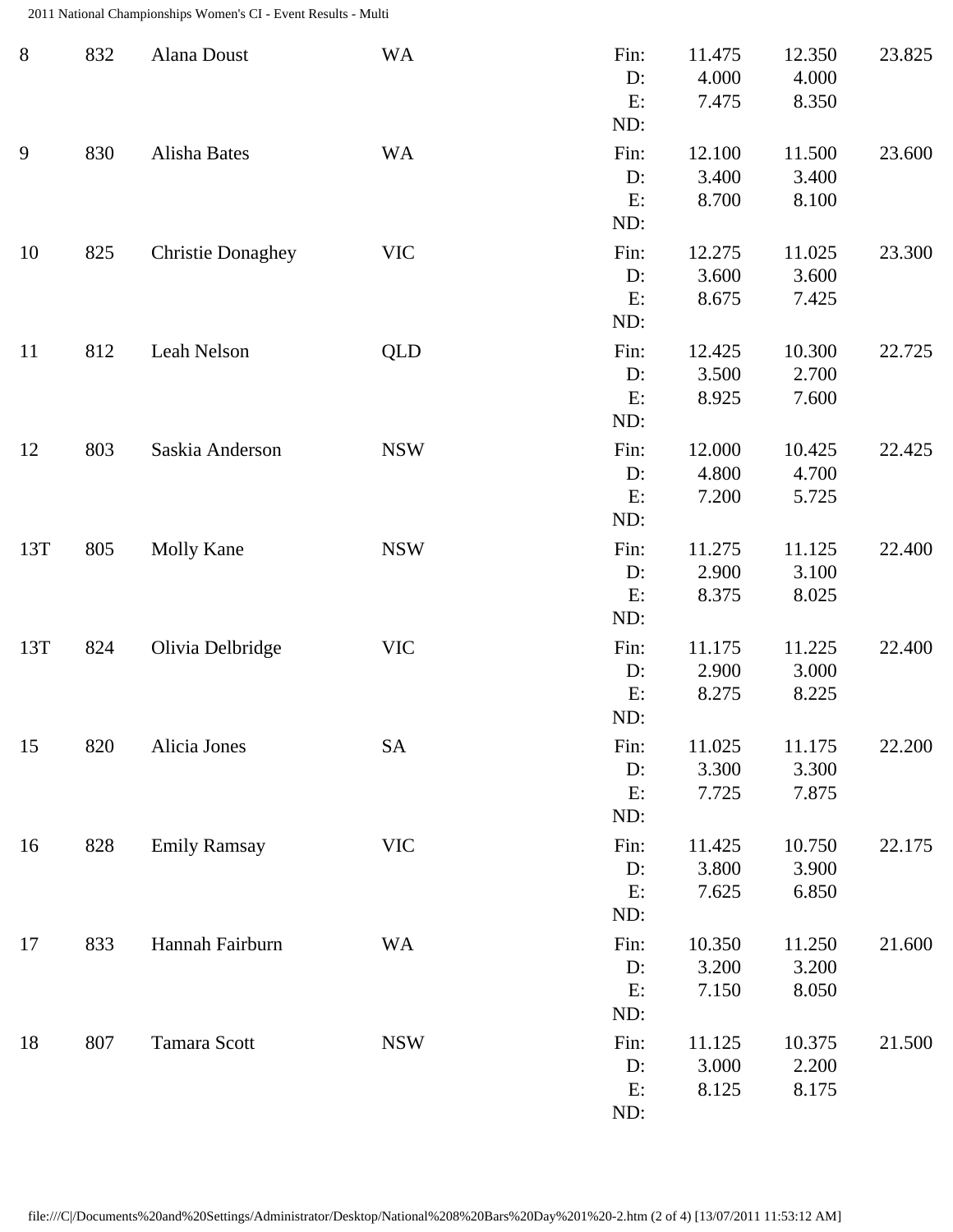2011 National Championships Women's CI - Event Results - Multi

| 19  | 804 | Lauren Heneghan        | <b>NSW</b> | Fin:<br>D:<br>E:<br>ND:    | 11.150<br>4.700<br>6.450 | 10.050<br>4.100<br>5.950 | 21.200 |
|-----|-----|------------------------|------------|----------------------------|--------------------------|--------------------------|--------|
| 20  | 801 | <b>Katelyn Andrews</b> | <b>ACT</b> | Fin:<br>$D$ :<br>E:<br>ND: | 11.100<br>3.600<br>7.500 | 9.975<br>3.800<br>6.175  | 21.075 |
| 21  | 831 | Nicole De Vries        | <b>WA</b>  | Fin:<br>D:<br>E:<br>ND:    | 9.625<br>3.700<br>5.925  | 10.250<br>3.700<br>6.550 | 19.875 |
| 22  | 822 | Jocelyn Stephens       | SA         | Fin:<br>D:<br>E:<br>ND:    | 9.525<br>3.400<br>6.125  | 10.225<br>3.400<br>6.825 | 19.750 |
| 23  | 834 | Chloe Hillier          | <b>WA</b>  | Fin:<br>D:<br>E:<br>ND:    | 9.325<br>3.000<br>6.325  | 10.200<br>3.100<br>7.100 | 19.525 |
| 24  | 808 | Piper Weeding          | <b>NSW</b> | Fin:<br>D:<br>E:<br>ND:    | 8.800<br>4.500<br>4.300  | 10.650<br>3.500<br>7.150 | 19.450 |
| 25  | 821 | Coby Mitchell          | <b>SA</b>  | Fin:<br>D:<br>E:<br>ND:    | 9.300<br>2.000<br>7.300  | 10.000<br>2.000<br>8.000 | 19.300 |
| 26T | 818 | Lauren Andris          | SA         | Fin:<br>D:<br>E:<br>ND:    | 9.850<br>2.100<br>7.750  | 9.400<br>2.100<br>7.300  | 19.250 |
| 26T | 817 | Amanda Agostinelli     | <b>SA</b>  | Fin:<br>D:<br>E:<br>ND:    | 9.425<br>1.700<br>7.725  | 9.825<br>1.700<br>8.125  | 19.250 |
| 28  | 819 | Reanna Eglinton        | <b>SA</b>  | Fin:<br>D:<br>E:<br>ND:    | 9.800<br>2.000<br>7.800  | 9.275<br>2.000<br>7.275  | 19.075 |
| 29  | 835 | Lauren O'Brien         | <b>WA</b>  | Fin:<br>D:<br>E:<br>ND:    | 10.325<br>3.600<br>6.725 | 6.675<br>2.900<br>3.775  | 17.000 |